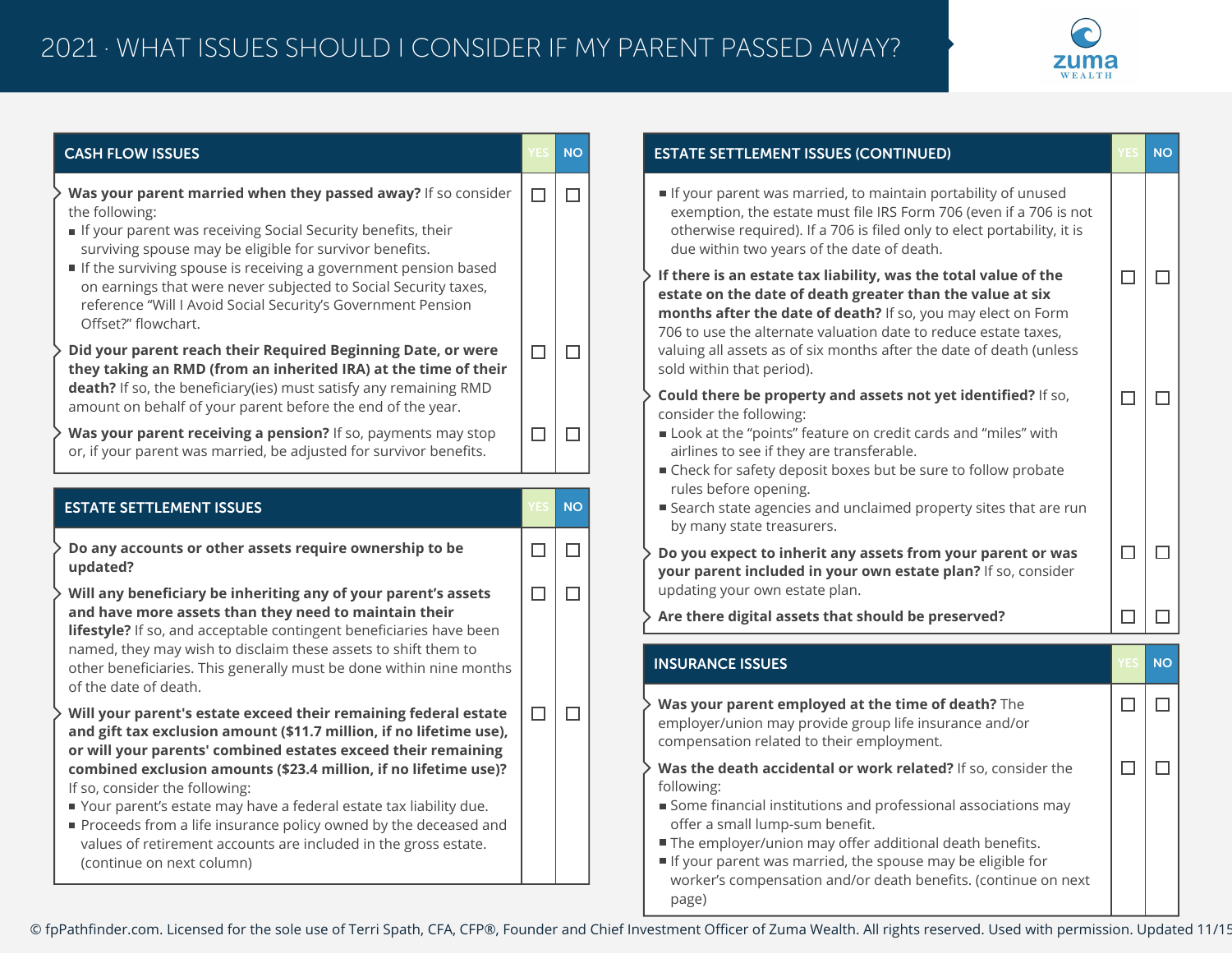

| <b>INSURANCE ISSUES (CONTINUED)</b>                                                                                                                                                                                                                                  |        | <b>NO</b> | <b>INVESTMENT &amp; ASSET</b>                                                             |  |  |
|----------------------------------------------------------------------------------------------------------------------------------------------------------------------------------------------------------------------------------------------------------------------|--------|-----------|-------------------------------------------------------------------------------------------|--|--|
| Some life insurance policies have an "accidental death" provision<br>for higher benefits.<br>Was your parent a veteran? If so, there may be death and burial                                                                                                         | $\Box$ | П         | Did your parent have<br>units? If so, consider<br>■ Check employer pla                    |  |  |
| benefits, survivor pension, and other benefits.<br>Did your parent have a child under age 18 or a child                                                                                                                                                              | $\Box$ | □         | assets are treated a<br><b>Beneficiaries should</b><br>accelerated stock ve               |  |  |
| permanently disabled? If so, your parent's spouse and/or the<br>child may be eligible for Social Security benefits.                                                                                                                                                  |        |           | Has the change in ci<br>objectives or risk tol                                            |  |  |
| Could there be any life insurance owned by your parent or<br>insuring the life of your parent that has not been identified or                                                                                                                                        | $\Box$ | П         | assets?                                                                                   |  |  |
| claimed?                                                                                                                                                                                                                                                             |        |           | Was your parent ma<br>investment losses?                                                  |  |  |
| <b>TAX ISSUES</b>                                                                                                                                                                                                                                                    | YES    | <b>NO</b> | realize investment gai<br>carryforwards can be<br>thereafter.                             |  |  |
| Did your parent own a home and were they survived by a<br>spouse? If so, the surviving spouse may still qualify for the<br>\$500,000 capital gains housing exclusion if the home is sold within<br>two years of your parent's death, and other conditions are met.   | $\Box$ | П         | Did your parent own<br>Your parent's spous<br>non-qualified annui<br>beneficiary on the p |  |  |
| Did your parent own other property jointly, such as an<br>investment account? If so, the joint owner may receive a step-up<br>in basis for assets passing from your parent. Reference "Will I<br>Receive A Step-Up In Basis For This Inherited Property?" flowchart. | $\Box$ | □         | A non-spouse benef<br>from a non-qualified<br>Non-qualified annui<br>aware of potential t |  |  |
| Have all your parent's prior income taxes been paid (not<br>including any estate taxes)? Contact the IRS and the state taxing<br>authorities to pay any taxes or to check if any back taxes are due.                                                                 | $\Box$ | $\Box$    | <b>OTHER ISSUES</b>                                                                       |  |  |
| Did your parent file as Married Filing Jointly? If so, the surviving<br>spouse can continue to file as MFJ in the year your parent passed<br>away.                                                                                                                   | $\Box$ | П         | Do you need to redu<br>your parent's email ad<br>license, and notify cre                  |  |  |
| Was your parent married and did they have a dependent<br>child? If so, your parent's spouse may be able to use the Qualifying<br>Widow(er) tax filing status for the two tax years following the year<br>your parent passed away.                                    | □      | П         | Are there any state-<br>(including out-of-sta                                             |  |  |

| <b>INVESTMENT &amp; ASSET ISSUES</b>                                                                                                                                                                                                                                                                                                                                                                                                                             | <b>/ES</b> | <b>NO</b> |
|------------------------------------------------------------------------------------------------------------------------------------------------------------------------------------------------------------------------------------------------------------------------------------------------------------------------------------------------------------------------------------------------------------------------------------------------------------------|------------|-----------|
| Did your parent have stock options, grants, or restricted stock<br>units? If so, consider the following:<br>■ Check employer plan documents to understand how these<br>assets are treated after your parent's death.<br>Beneficiaries should be aware of potential tax ramifications of<br>accelerated stock vesting.                                                                                                                                            | $\Box$     | П         |
| Has the change in circumstances altered investment<br>objectives or risk tolerance for family members inheriting<br>assets?                                                                                                                                                                                                                                                                                                                                      | П          |           |
| Was your parent married and did they have carryforward<br>investment losses? If so, consider having the surviving spouse<br>realize investment gains in the year of death. Your parent's<br>carryforwards can be used on their final tax return, but will be lost<br>thereafter.                                                                                                                                                                                 |            |           |
| Did your parent own an annuity? If so, consider the following:<br>Your parent's spouse (if applicable) may be able to inherit a<br>non-qualified annuity as their own if they were listed as<br>beneficiary on the policy.<br>A non-spouse beneficiary will have to take required distributions<br>from a non-qualified annuity.<br>Non-qualified annuities do not receive a step-up in basis, so be<br>aware of potential tax ramifications with distributions. | П          |           |
| <b>OTHER ISSUES</b>                                                                                                                                                                                                                                                                                                                                                                                                                                              | 75S        | <b>NO</b> |
| Do you need to reduce the threat of identity theft? If so, cancel<br>your parent's email accounts, social media accounts, and driver's<br>license, and notify credit bureaus, the election board, etc.                                                                                                                                                                                                                                                           | П          |           |
| Are there any state-specific issues that should be considered<br>(including out-of-state property or estate tax liability)?                                                                                                                                                                                                                                                                                                                                      |            |           |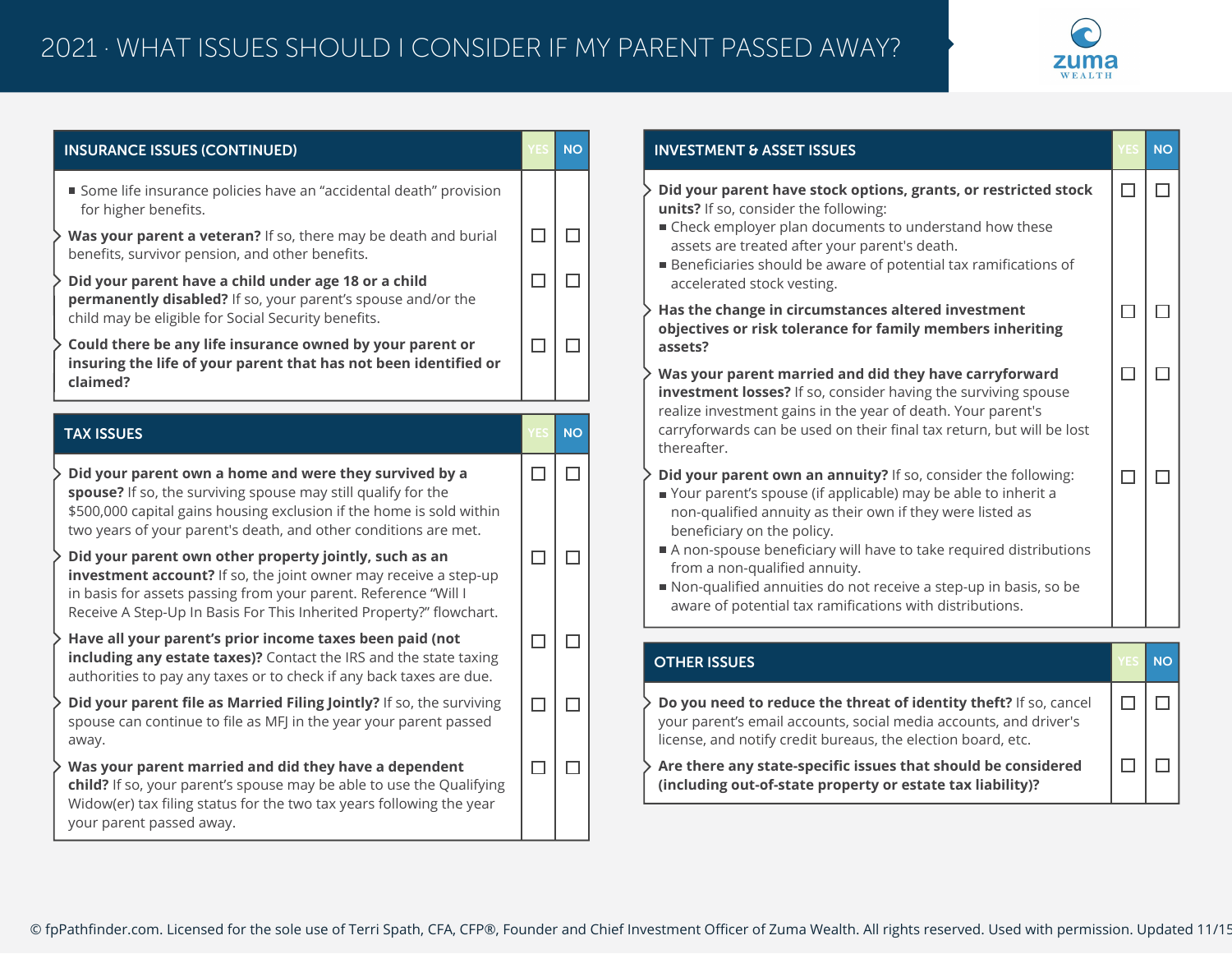

## **WAVES HAPPEN. WE GUIDE, GROW AND GUARD YOUR WEALTH.**

 $\blacktriangledown$ 

We recognize that you want to feel financially empowered and free. In order to do that, you need holistic, personalized wealth guidance. The problem is you don't know where to start or who to trust.

Feel overwhelmed? Overlooked? Underserved? Worried you aren't getting the attention you deserve? Concerned that you may be taken advantage of when it comes to your wealth management needs?

We understand.

You deserve holistic, customized guidance so you can do with your wealth and your future as you please. We know what it is like to feel as though you are not sure how to find the right person to guide your financial life. It is why we have taken all our experience managing a lot of money for a lot of people for a long time to create Zuma Wealth for you.

## www.ZumaWealth.com

Malibu, CA